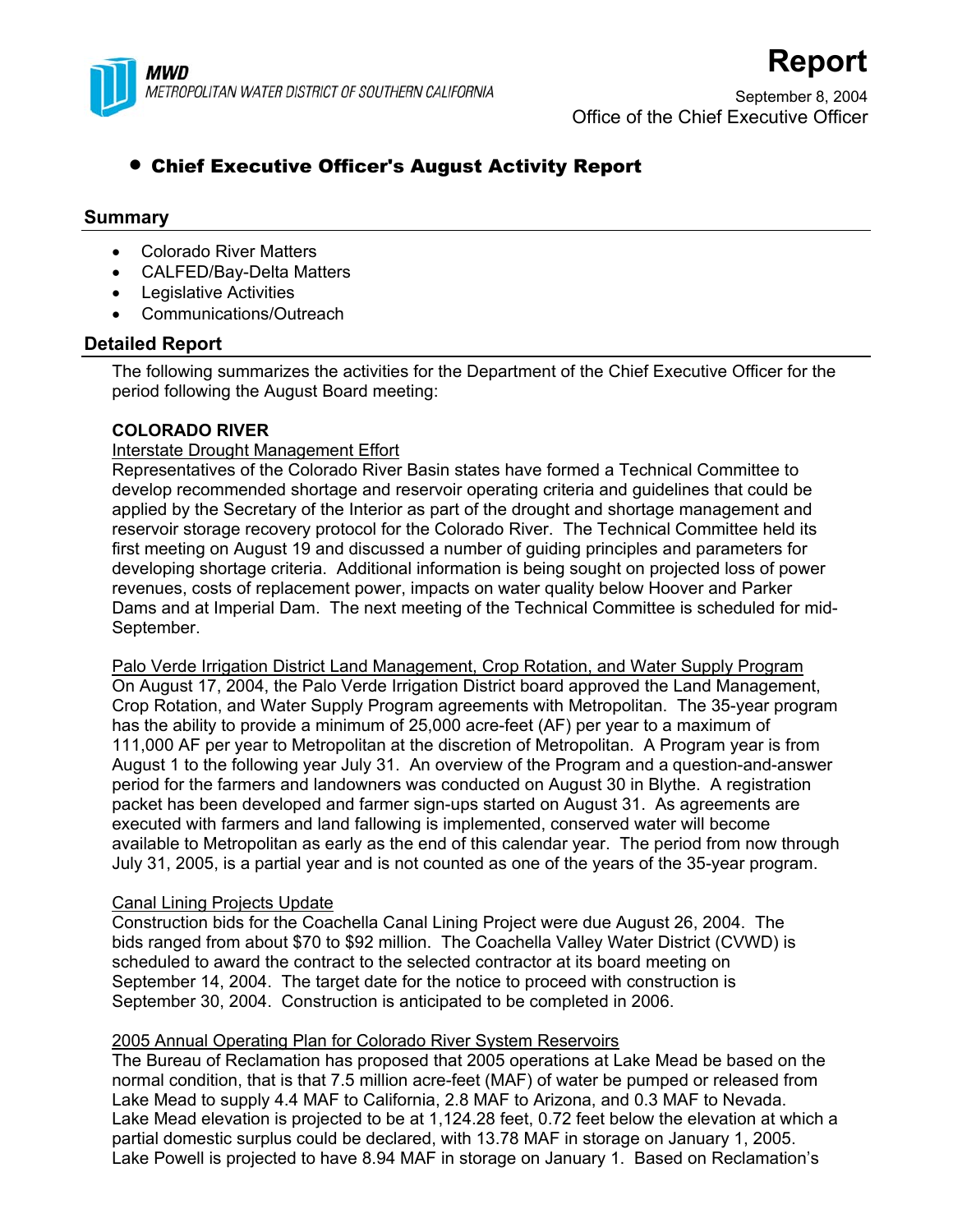estimate of the most probable water supply, storage in Lake Mead would decline by 801,000 AF in 2005 and storage in Lake Powell would decline by 207,000 AF next year.

# Inadvertent Overrun and Payback Policy

Imperial Irrigation District (IID) staff presented a status report on IID's method of saving water to transfer water to San Diego County Water Authority, implement the interim program for Salton Sea salinity management, and pay back a portion of 2001 and 2002 water use overruns. IID is continuing to implement its interim-fallowing program that would save 31,497 AF through fallowing of 5,764 acres at a cost of \$1.77 million between December 2003 and November 2004. Also, IID is implementing its 2004/05 fallowing program, which is to save 67,273 AF through fallowing of 12,126.5 acres at a cost of \$3.36 million between July 2004 and June 2005.

In addition, CVWD presented its semiannual report on its 2004 extraordinary water conservation program to pay back a portion of 2001 and 2002 overruns. Total program water savings, which includes converting to microirrigation to save water, for the first six months of 2004 were calculated to be 9,984 AF. CVWD projects a savings of 19,087 AF for all of 2004.

Finally, IID and CVWD have proposed accelerating their payback of 2001 and 2002 overruns by between 50,000 and 60,000 AF. Metropolitan has expressed serious concern with this proposal as it appears to rely on unused agricultural priority water, water which Metropolitan has the right to divert under its Colorado River water delivery contract with the Secretary of the Interior.

# Lower Colorado Water Supply Project Contract

Metropolitan staff have been working with representatives of the Colorado River Board of California and the city of Needles on a mechanism to ensure that the Lower Colorado Water Supply Project (Project) can continue to supply water of adequate quality, maintain its financial integrity, and provide for Project modification or replacement should that become necessary. The Project is to provide up to 10,000 AF per year water supply for municipal and industrial Colorado River water users with insufficient Colorado River water rights to meet their water needs. The Project supply is a non-Colorado River supply. The city of Needles acts as the master contractor for the Project. The mechanism being considered is the temporary utilization of unused Lower Colorado Water Supply Project water by Metropolitan by exchange, in return for payment of operation and maintenance costs, and deposits into a Trust Fund. The Trust Fund would be utilized to:

- Reimburse the city of Needles for the portion of its initial investment made on behalf of future Project beneficiaries who have yet to contract for Project water,
- Construct two wells to complete the Project to its 10,000 AF per year capacity, and
- Fund the study and implementation of wellhead treatment facilities or a replacement project should the salinity of Project water degrade to the point that it would not be accepted for discharge into the All American Canal.

As the federal legislation, which authorized the Project, does not specifically cover the temporary use by a non-Project beneficiary, the city of Needles is proposing introduction of federal legislation that would authorize the concept.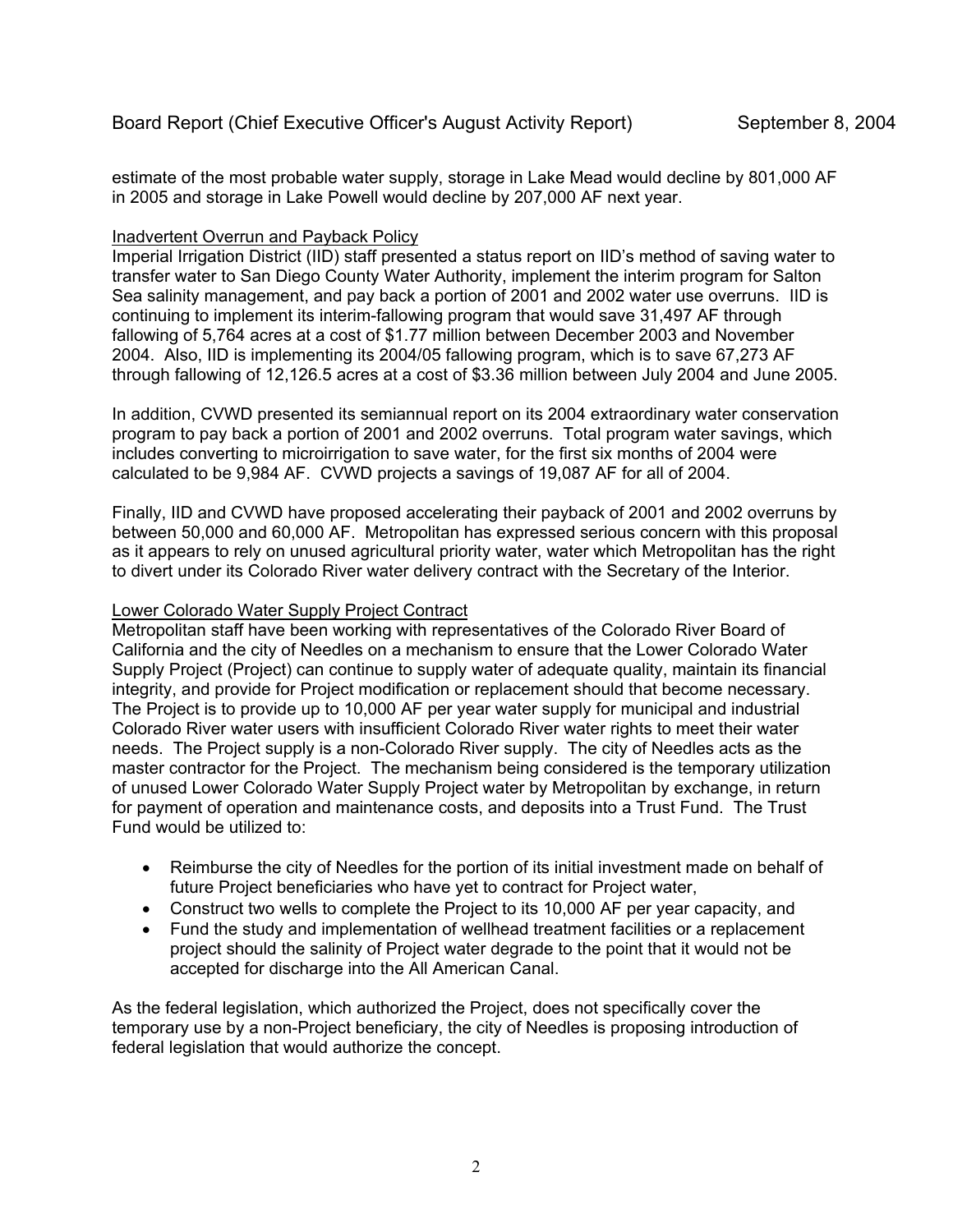# Colorado River Basin Salinity Control

Natural Resources Conservation Service of the U.S. Department of Agriculture staff informed the Colorado River Basin Salinity Control Forum Work Group that nearly \$1 million in Salinity Control Program line-item funding held in reserve from past years has been made available for use in salinity control efforts in Colorado, Utah, and Wyoming. The Work Group has recommended to the Forum that Agriculture's Environmental Quality Incentives Program funding for Colorado River Basin salinity control for fiscal year 2005 be equally divided to implement salinity control measures in Utah and Colorado.

# **CALFED/BAY DELTA MATTERS**

# 2005 Dry Year Water Purchase Program

Staff continues to work with the Department of Water Resources to develop and implement a 2005 Dry Year Water Purchase Program. Metropolitan is seeking up to 125,000 AF of one-year option agreements under the Program. Initial contract terms have been issued to potential sellers and negotiations are anticipated to begin in September 2004. Staff will seek board authority to pay initial fees required for the Program and will seek board approval to execute contracts.

#### Levees Program

DWR has agreed to prepare a Strategic Plan to highlight Delta regions where non-State Water Project funding should be directed to minimize the threat of a series of catastrophic levee failures, which could severely threaten Southern California's water supply and water quality. This was prompted by near multiple levee failures resulting from wind, waves and erosion of levees, which ensued following the Jones Tract failure earlier this year.

# CALFED Delta Improvement Package

A Delta Improvements Package composed of a variety of actions to improve water quality and supply from the Delta has been approved by the CALFED Bay Delta Authority. Execution of this plan would increase diversion capacity from the Delta, while providing a balanced suite of benefits consistent with the intent of the CALFED Record of Decision. It includes many of the provisions discussed by Central Valley Project and State Water Project water users and stakeholders in late 2003.

CALFED is holding workshops in August and September on their proposed 10-year plan to finance the CALFED Bay-Delta Program. CALFED's goal is to forward a framework of the finance plan to the Bay-Delta Public Advisory Committee for discussion in October 2004. A final plan is to be sent to the Governor for consideration in December 2004. The plan would include proposed funding elements, funding targets, and cost-share formulas.

# Pilot Recirculation Program

Included in the Delta Improvements Package is a potential recirculation program for the San Joaquin River. A pilot recirculation program has been initiated involving diversions from the Central Valley Project's Delta Mendota Canal to the Lower San Joaquin River via the Newman Wasteway to evaluate various water quality and water supply effects of recirculation from the Delta. The recirculation flow is approximately 250 cubic feet per second. This program is designed to improve water quality in the south Delta. It also has an incidental water supply benefit to farmers along the Lower San Joaquin River who are experiencing minimal river flows for crop irrigation. The pilot program is expected to run from mid-August to mid-September 2004.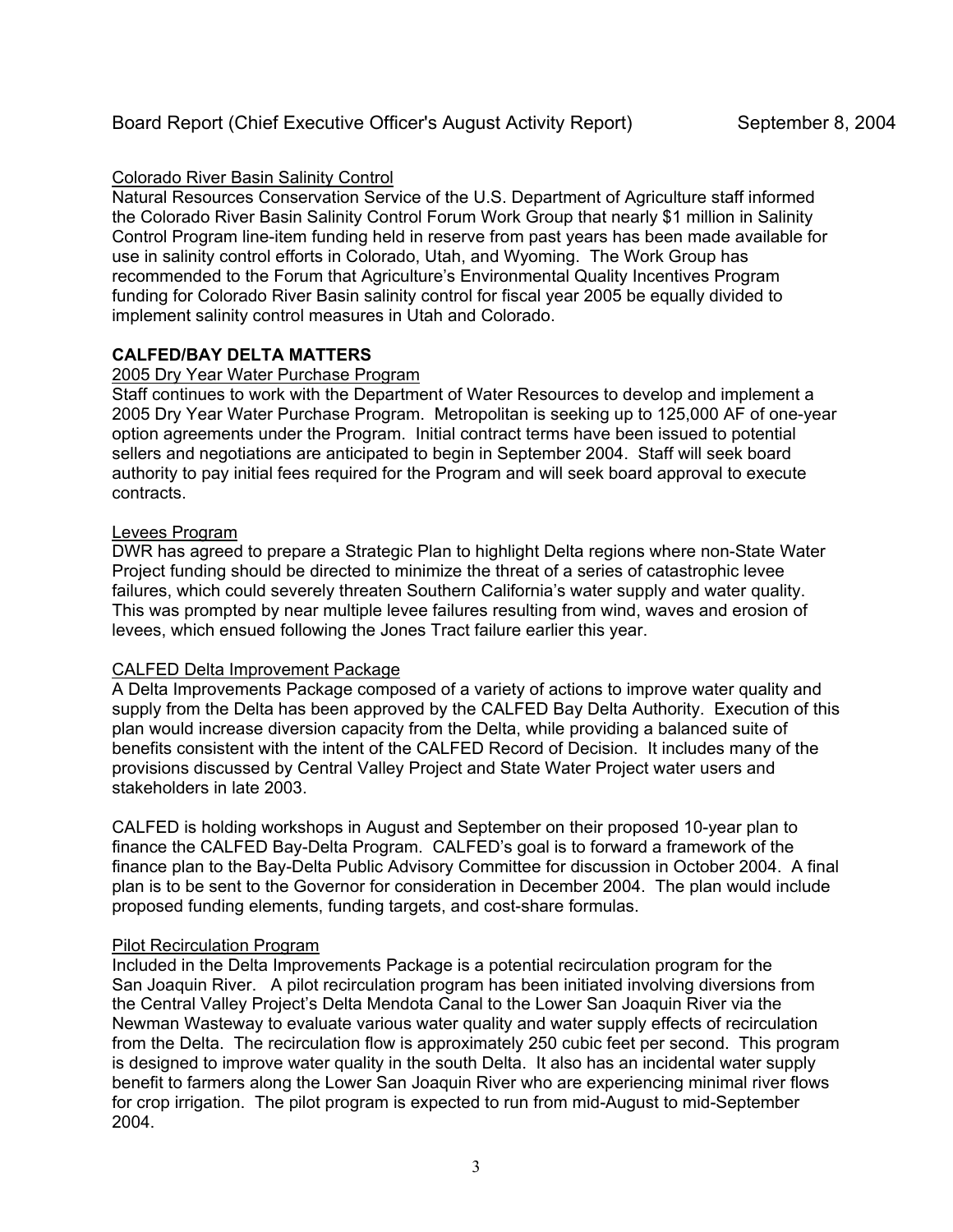Water quality on the lower San Joaquin River and in the South Delta was a major issue during the discussions on recent Delta legislation by state Senator Mike Machado. This pilot contributes toward resolving this issue.

### **LEGISLATIVE ACTIVITIES**

#### Federal

Senator Feinstein's CALFED legislation is in position to move forward once Congress returns from its summer recess, September 8. Congress' biggest job at that time will be working on appropriations bills, including those for the Department of the Interior, and energy and water development.

On July 20, U.S. Representatives Mary Bono (R-Palm Springs) and Grace Napolitano (D-Montebello) initiated a bi-partisan request that Chairman Don Young, House Transportation Committee, include \$2 million in FY05 for the construction of trails at Diamond Valley Lake.

#### State

On August 19, the Assembly sent AB 2528 (Lowenthal) to the Governor on a 79-0 vote. The measure, which is sponsored by Metropolitan and several member agencies, would clarify existing statutory drinking water quality terminology and would modify and update existing contaminant notification requirements.

On August 16, the Governor signed the "resources" budget trailer bill, SB 1107, which did not include language authorizing a CALFED user fee. As noted last month, the Legislature's Budget Conference Committee reversed their prior adoption of trailer bill language for the resources budget trailer bill that would have provided the California Bay Delta Authority with the authority to impose fees on water users to support the CALFED program. Metropolitan – along with many other water user interests – was opposed to such language, which Metropolitan views as an unconstrained "blank check" for the CALFED program. Metropolitan will continue to monitor this issue should there be any attempts to revive such language this year.

#### Regional

On July 30, 14 Metropolitan directors, led by Director Terry Mylne, attended the National Water Resources Association Municipal Caucus Meeting in Santa Ana Pueblo, New Mexico, where the special guest speaker was Mark S. Sanchez, Executive Director of the Albuquerque Bernalillo Water Utility Authority.

#### **COMMUNICATIONS/OUTREACH**

Metropolitan's flavor profile panel was a favorable feature in The *Los Angeles Times* newspaper. The story led to a live interview of Water Quality chemist Peggy Moylan with Los Angeles morning radio host Jonathan Brandmeier about Peggy's duties as a member of the panel that tastes and tests MWD's treated water.

Vice President of External Affairs Adán Ortega was featured in a Fox 11 (KTTV) newscast about a water-efficient garden demonstration in the city of Santa Monica. The "Garden Garden" project was a City Makeover Program recipient.

The outdoor conservation advertising campaign launched region wide on August 23 and will extend through November 2004 with radio and Web site banner advertisements, along with highlights of the watering index on San Diego area television stations.